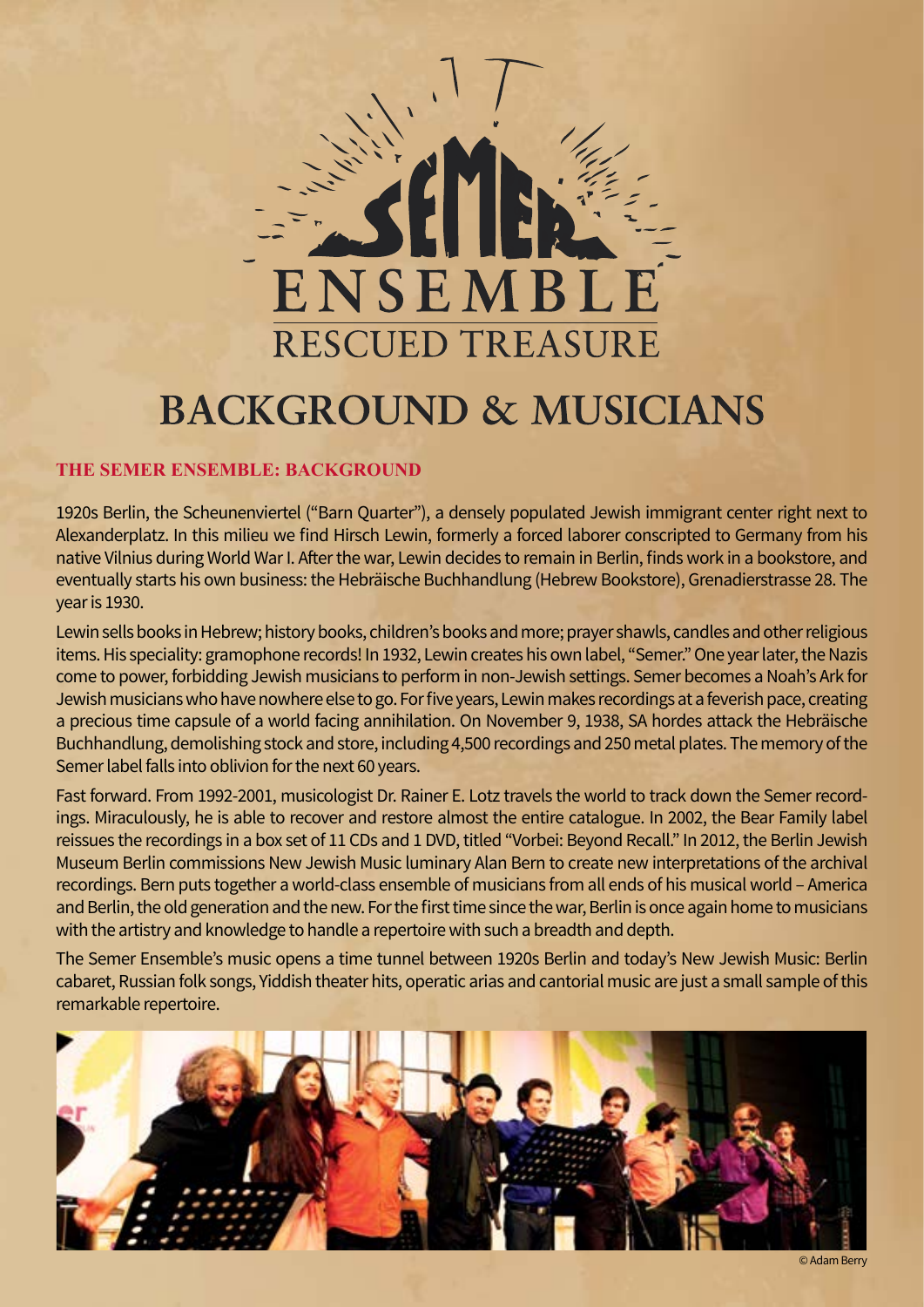#### **Alan Bern** (director, pianist, accordionist)

was born in 1955 in Bloomington, Indiana, and moved to Berlin in 1987. He is the founding artistic director of the Other Music Academy (OMA), Yiddish Summer Weimar, the OMA Improvisation Project, among others. He is a composer/arranger, pianist, accordionist, educator, cultural activist and philosopher. He is co-founder and director of Brave Old World, founder and director of The Other Europeans, and he also performs with Bern, Brody & Rodach, Guy Klucevsek and Svetlana Kundish, among many others. He holds a master's degree in Philosophy and a doctorate degree in music composition. He has composed and director music for theater and dance in New York, Montreal, Berlin, Lucerne, Essen and Bremen, among others. He is the creator of Present-Time Composition©, a highly innovative approach to music improvisation informed by insights from cognitive science.

*www.alanbern.net www.othermusicacademy.eu www.facebook.com/alan.bern*



© Yusuf Sahilli



#### © Adam Berry

#### **Paul Brody** (trumpet)

studied trumpet and composition at Boston University and the New England Conservatory. Until 2010 he has mainly worked as a composer and trumpeter in venues like the Deutsches Theater, Schaubuehne, and Volksbuehne; and with artists such as John Zorn, Barry White, Blixa Bargeld, Wim Wenders, Volker Ludwig, Julian Rosefeldt and Cate Blanchett. Recordings with his own band, Paul Brody's Sadawi, are on John Zorn's Tzadik label and Enja Records. His last album,Behind All Words, featuring Meret Becker, Jelena Kuljic, and Clueso, won the best list of the German Recording Prize. Currently, Brody focuses on the intersection of spoken language and music, which is reflected in his last album, David Marton's La Sonnambula, and in sound installations featured at the Jewish Museum Berlin and Transmediale Festival. His 2016 projects are a WDR feature about prisoners in Alabama learning art and poetry, a documentary exhibit examining perspectives on help, Voices of the Helper, for the Jugend Museum Berlin, and installations exploring the parameters of singing and spoken word for the Munich Kammerspiele Opera Department, where he is currently Artist in Residence.

*www.paulbrody.net*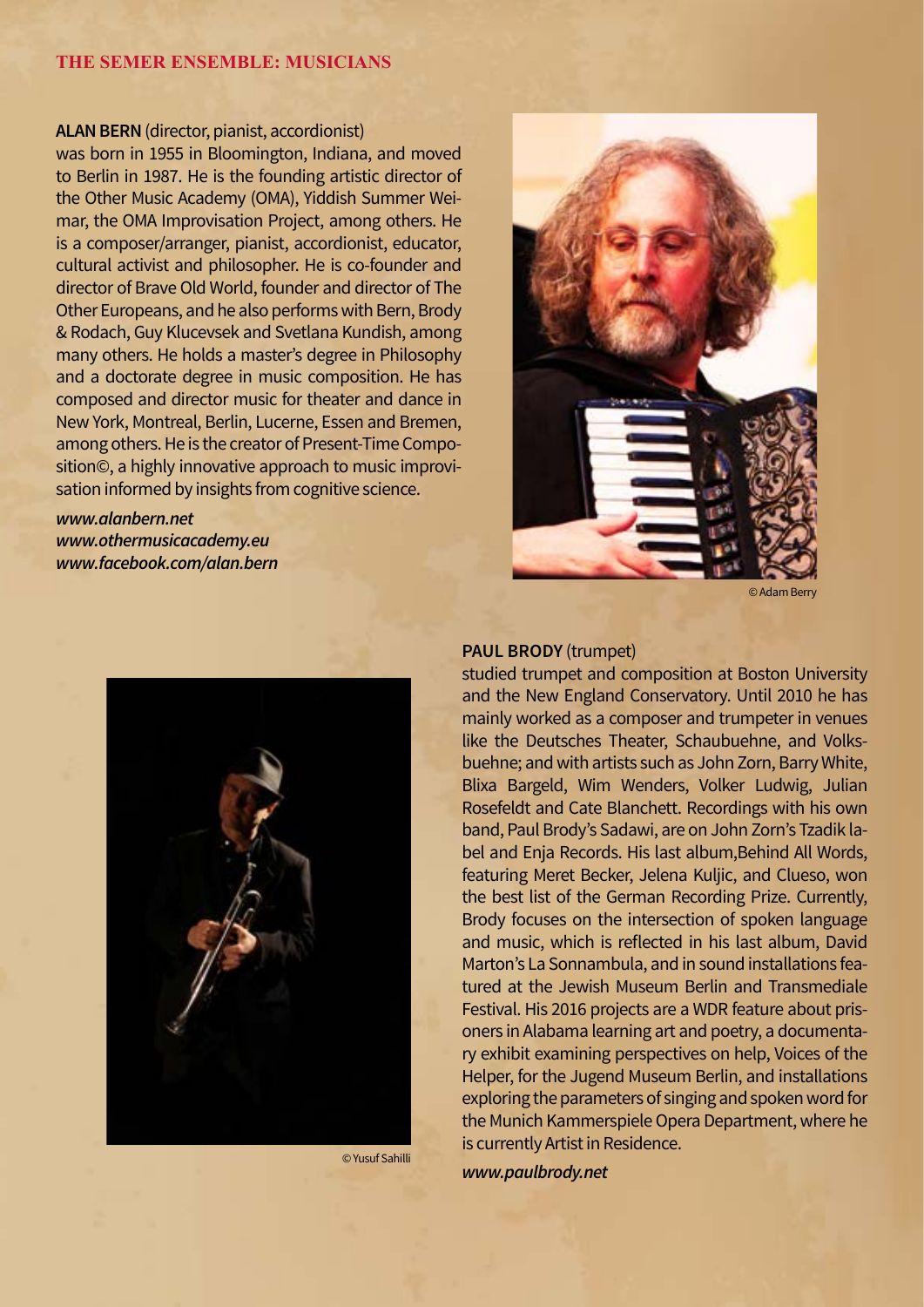#### **DANIEL KAHN** (voice, accordion, mandolin)

Detroit-born, Berlin-based since 2005, fronts the award-winning punk-folk-klezmer band The Painted Bird, and is a founding member of The Unternationale, The Brothers Nazaroff, The Disorientalists, and Semer Ensemble. He tours the world as a singer, songwriter, translator, and teacher, collaborating with the best of the Yiddish cultural revival, as well as the international folk scene. At Berlin's Maxim Gorki Theater he works as a director/playwright (Genghis Cohn), composer/actor (Enemies: A Love Story), and music curator. In 2015, he played Biff in Castillo Theater's critically-acclaimed off-Broadway Toyt fun a Salesman (Death of a Salesman in Yiddish) in New York.

*www.paintedbird.net www.princenazaroff.com www.gorki.de/ensemble/daniel-kahn www.facebook.com/daniel.kahn.9803*



© Oleg Farynyuk



#### **Mark "Stempenyuk" Kovnatskiy** (violin)

born in Russia, living in Hamburg, Kovnatskiy is a much-travelled and highly respected classical and klezmer violinist, composer and expert in Yiddish dance. He is musical director of the international "Yiddish Fest Moscow." He performs and teaches at music festivals throughout the world. In addition to performing with the Semer Ensemble, he directs the European World Music Ensemble and also performs regularly with the Joel Rubin Ensemble, the Queen Esther Klezmer Trio, Fialke and the Hamburg Klezmer Ensemble. He has also recorded and performed with Socalled, Aaron Alexander's Midrash Mish Mosh, the Painted Bird, and Forshpil, among others. In 2009 he was musical director of the KlezmerFest in Hamburg. His compositions are performed by music ensembles throughout the world.

*www.facebook.com/mark.kovnatskiy?fref=ts www.europeanworldmusicensemble.com www.hamburgklezmerband.com*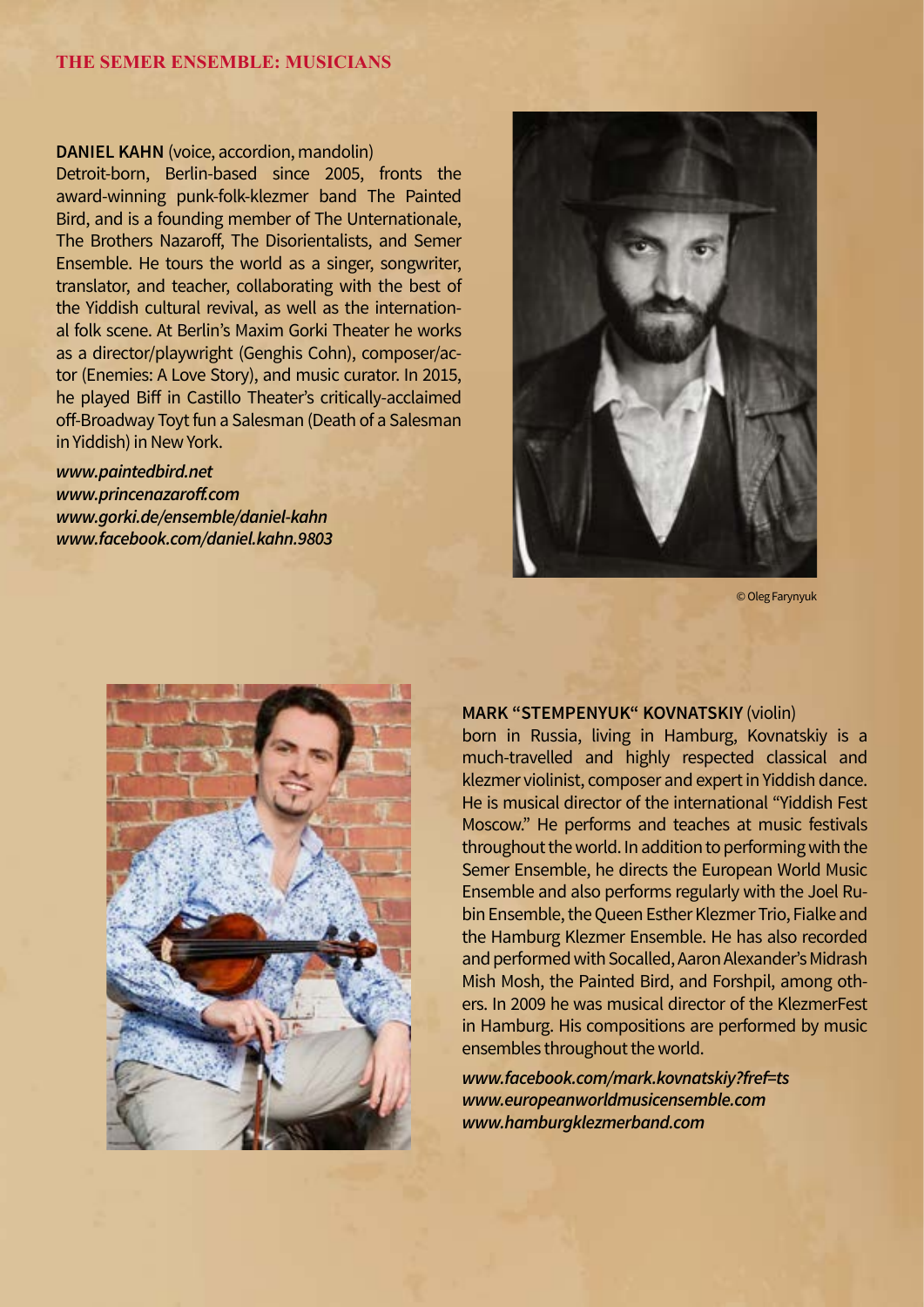## **Martin Lillich** (bass)

was born Bad Boll in Württemberg. Although he studied classical bass in Berlin and Stuttgart and worked intensively with the Young German Philharmonic he is equally at home on the electric bass and performs both instruments now at the highest level. As an educator he was the head of the Bass program at the Hochschule für Musik "Hanns EIsler" in Berlin from 1995 to 2005. He taught Bass and Harmony at the Global Music Campus Pilot in Dar es Salaam and is jointly responsible for developing a harmonic theory for the degree program at the GMA which will incorporate all the major harmonic systems in the world. He is a musical polyglot having performed in the theatre, variety, radio, new oriental music, Jazz, Greek, African, Afro-american, Afro-cuban, Afro-brazilian, and Iberian music. He has performed and recorded with artists like Halil Karaduman, Sema, Erkan Ogur, Nuri Karademirli, Kenny Wheeler, Charlie Mariano, Enrico Rava, Leszek Mozdzer, Mikis Theodorakis, Al DiMeola, Benny Bailey, Pandit Kamalesh Maitra, Lynne Arielle, Chris Bennett, Perry Robinson, Helmut Brandt, Walter Norris, Maria Farantouri. He has performed European classical music with Gidon Kremer, Heinz Holliger, Murray Perahia, Nathan Milstein and Thomas Zehetmayr. Martin speaks fluent English, French, Turkish and Polish.

*sites.google.com/site/martinlillich/home*



© Marlene Karpischek



## **Sasha Lurje** (voice)

born in Riga, Latvia and today a resident of Berlin, has been singing since she was three years old. She has performed with many groups and in various styles including classical and folk singing, jazz, rock, and pop. Parallel to her singing career she has also been involved in several theater groups where she focused on musical and improvised theater. Since 2003 she has been researching traditional Yiddish singing style and repertoire, investigating secular and religious vocal materials. With her band Forshpil, she is developing a new style of Yiddish music by integrating the traditional sound into modern context. Recently Sasha has collaborated with Daniel Kahn to develop an "interlingual" love song duo program STRANGELOVESONGS for the Maxim Gorki Theater Studio R in Berlin. In addition to the Semer Ensemble she also performs and leads Yiddish dance with the Berlin klezmer band You Shouldn't Know From It, among other international projects. Currently, she is researching traditional voice techniques and vocal production. She regularly performs and teaches Yiddish singing in Russia, Europe and North America and has been a longstanding artist and faculty member at Yiddish Summer Weimar.

*www.sashalurje.com www.forshpil.com*